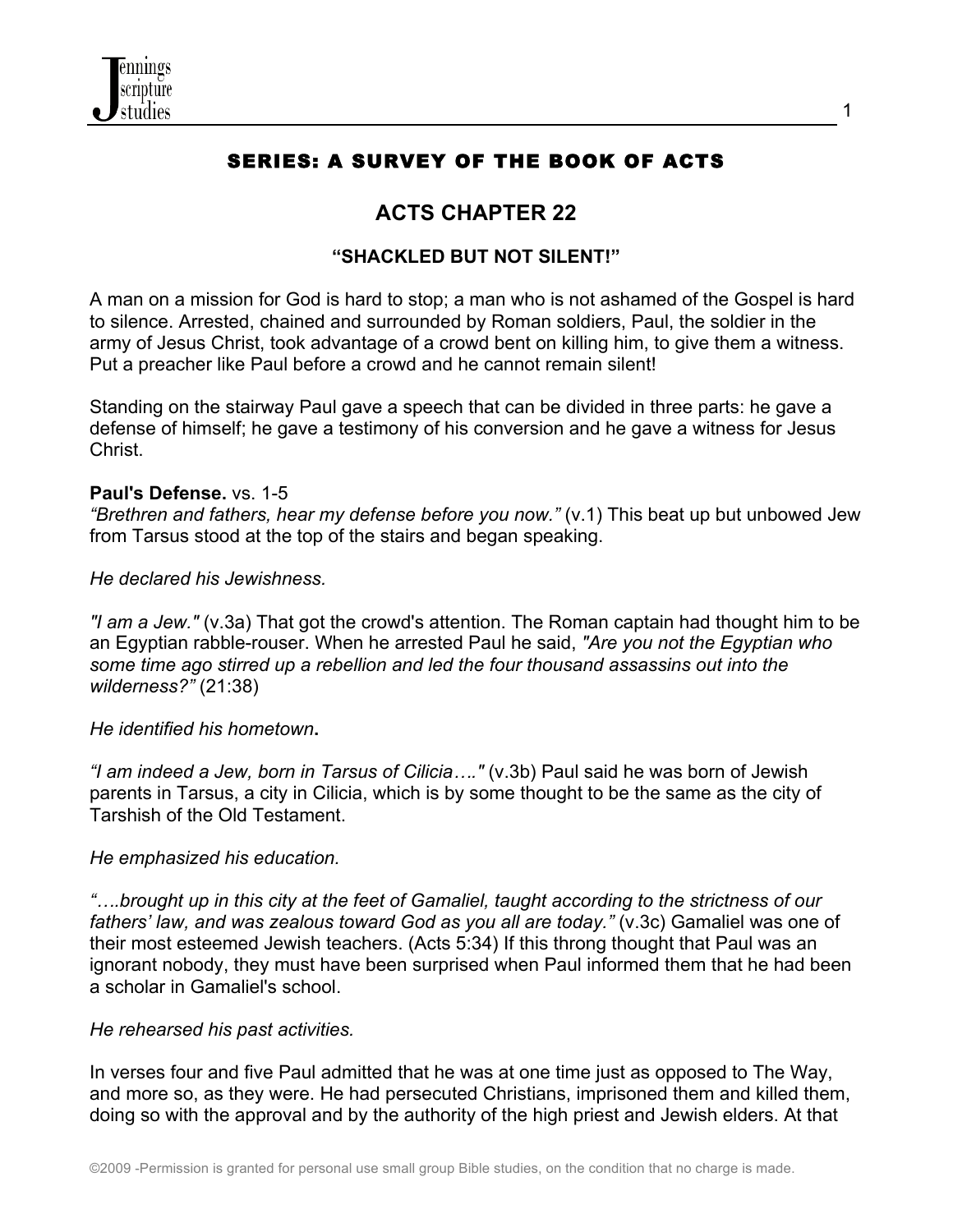time he was known as Saul and he was just as opposed to this Jesus movement as they were.

In giving his defense he was identifying with the incensed citizenry which thought that he had desecrated the temple by taking into it a Gentile, which he had not done, and that he was out to destroy the Law of Moses. He did not address these issues in his defense for it was enough, for the time being, that he had gotten the attention of the assemblage and had temporarily defused their anger.

# **Paul's Testimony.** vs. 6-13

Now that the crowd was calmed, Paul transitioned into giving his testimony of conversion from a Christian hater and hunter to becoming a Christian himself. He testifies about:

## *When he met Jesus.* v.5b

He was on his way up to the Syrian city of Damascus to pick up Christians who had been incarcerated there and bring them back to Jerusalem to punish them. But God had other plans. He knows where we are, what we are doing and his timing for interrupting our plans is never late, never ahead of time but always exactly right on time.

David sang in Psalm 139, *"O LORD, You have searched me and known me. You know my sitting down and my rising up; You understand my thought afar off. You comprehend my path and my lying down, and are acquainted with all my ways."* (vs.1-3) And, *"Where can I go from Your Spirit? Or where can I flee from Your presence? If I ascend into heaven, You are there; If I make my bed in hell, behold, You are there. If I take the wings of the morning, and dwell in the uttermost parts of the sea, even there Your hand shall lead me, and Your right hand shall hold me."* (vs.7-10)

### *Where He Met Jesus.* vs.6-8

*"….as I journeyed and came near Damascus at about noon, suddenly a great light from heaven shone around me. And I fell to the ground and heard a voice saying to me, 'Saul, Saul, why are you persecuting Me?' So I answered, 'Who are You, Lord?' And He said to me, 'I am Jesus of Nazareth, whom you are persecuting.'"*

Thank God that He is the Great Interrupter – the Great Confronter! He has interrupted all of us who are now his own, as we pursued a life of rebellion against him, ignorantly or knowingly. When Saul/Paul departed the city of Jerusalem to go to Damascus he never dreamed that he would be a different man when he entered Damascus than he was when he left Jerusalem. He left Jerusalem a Christ-hater and entered Damascus a Christ-lover having met Him as he journeyed.

Saul/Paul did not meet Jesus in a synagogue, or church service; he did not meet Jesus because he was searching for Him; he did not meet him while he was praying or engaged in any other religious exercise. The Light suddenly broke upon him when he least expected it.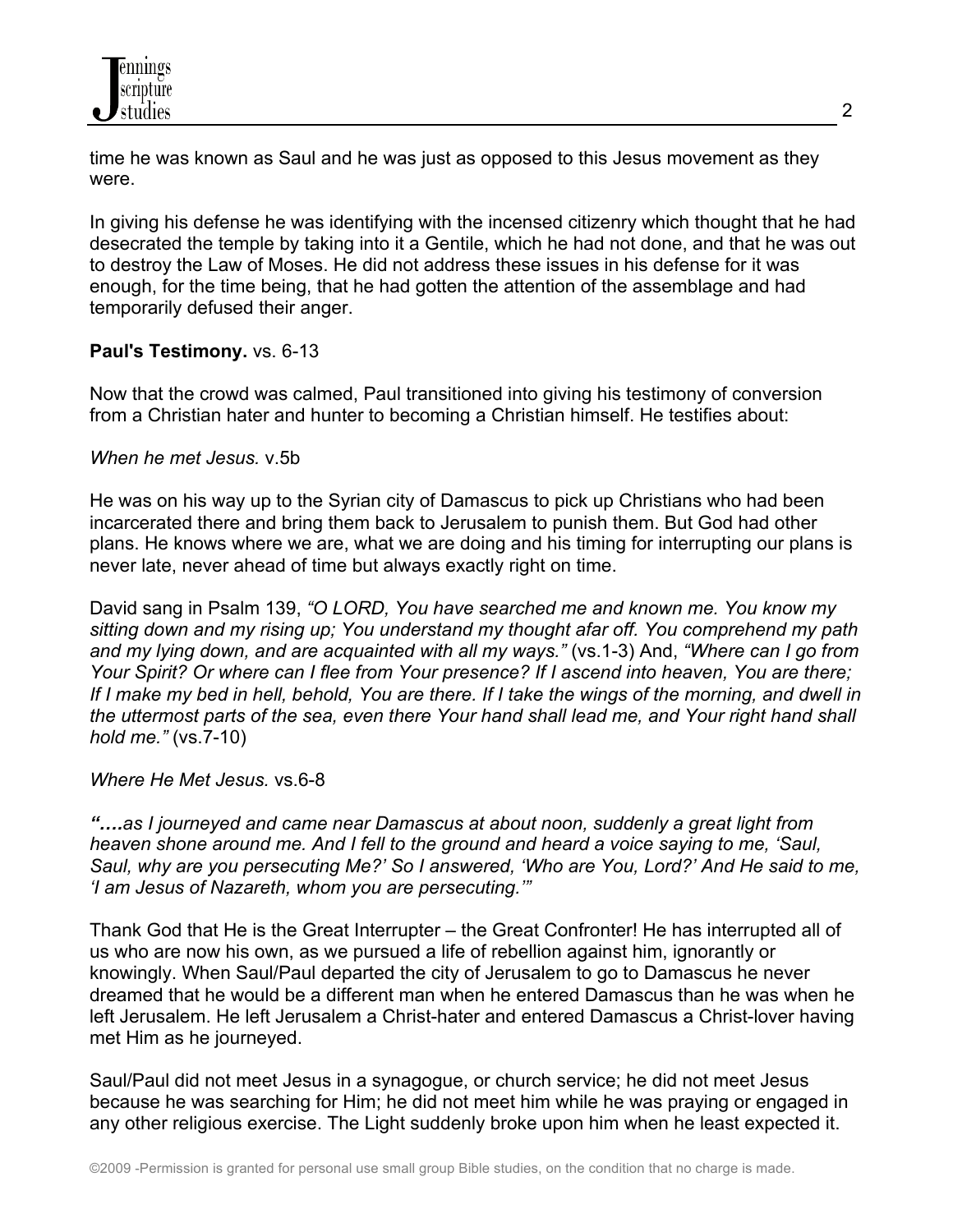He was going about his assigned duties, thinking he was doing God a service by punishing followers of Jesus Christ. Then suddenly he met Jesus Christ and he was changed and the world has not been the same since. His life and writings have impacted history.

Matthew met Jesus while he was employed as a tax collector; Peter, Andrew, James and John met him while they were fishing; Cornelius was at home; the Ethiopian was in a chariot; Lydia was down by the riverside; the Philippian jailer was in the jail, Zacchaeus was up a tree, etc. Have you met the Master? When? Where?

## *How He Met Jesus.*

*"….as I journeyed and came near Damascus at about noon, suddenly a great light from heaven shone around me."* Saul/Paul was not on the Damascus road looking for Jesus -- Jesus was on the Damascus road waiting for him! The Light v.6; the Voice v.7; the command v.10 and Saul/Paul was forever changed. When he left Jerusalem he was a sinner, but was converted in the middle of the roadway and arrived in Damascus a saint, temporarily physically blind but with spiritual sight.

When we met the master, we were converted -- that is, we experienced a change of mind about God, sin and self with a corresponding change in nature, direction and purpose. That is what "conversion" is. A confrontation with Christ precedes conversion to Christ. And, He initiates the contact! *"There is none who seeks after God."* (Rom. 3:11)

I wonder what happened to those Christians that he was intending to escort back to Jerusalem from Damascus to be punished? Did God answer their prayers for deliverance and were they set free? I don't know about them but I do know that Saul/Paul was set free from the prison house of sin!

### **Paul's Witness.**

All the time Paul was speaking from the stairway to the Christless hordes below him, they must have been experiencing a flood of conflicting emotions. This fellow they had intended to kill was a more complicated and interesting figure than they had imagined.

But just when they were perhaps on the verge of changing their minds about him, Paul poured fuel on the smoldering fire which inflamed them more than ever. He gave them a twofold witness:

*First, He said that he had seen the Just One.* vs.14-15

Ananias, "*A devout man according to the law, having a good testimony with all the Jews"* (v.12) in Damascus, was sent by God to minister to Paul after he met Jesus on the road to Damascus. Ananias explained to Paul that: *"The God of our fathers has chosen you that you should know His will, and see the Just One, and hear the voice of His mouth."* (22:14 KJV & NKJV. "*The Just One*" is translated the "*Righteous One*" in the NASB, NIV and ESV)

©2009 -Permission is granted for personal use small group Bible studies, on the condition that no charge is made. "The Just One" or "the Righteous One" is a title given to the Messiah. Note the following: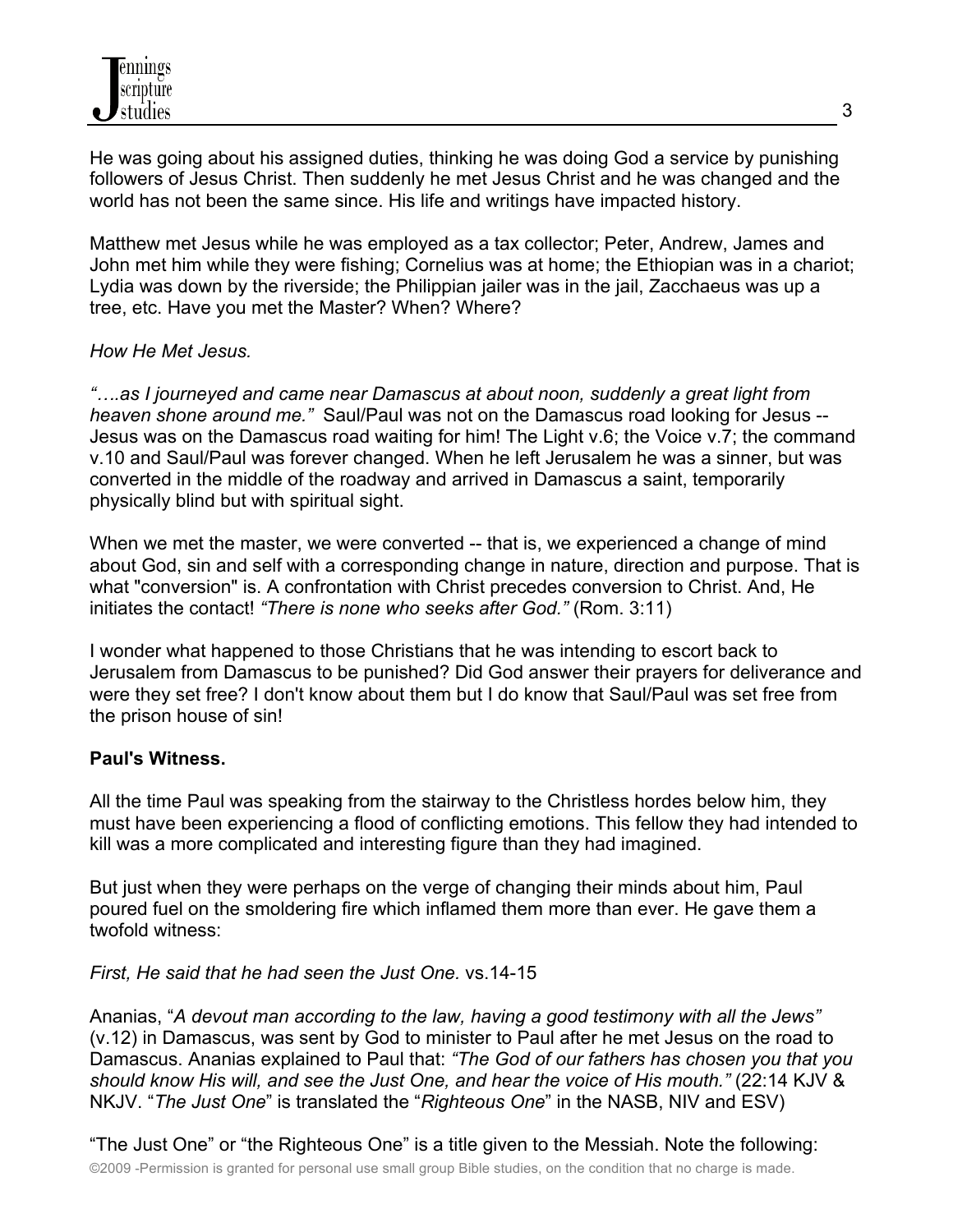In Acts 3 Peter and John were preaching and Peter said, *"The God of Abraham, Isaac, and Jacob, the God of our fathers, glorified His Servant Jesus, whom you delivered up and denied in the presence of Pilate, when he was determined to let Him go. But you denied the Holy One and the Just, and asked for a murderer to be granted to you, and killed the Prince of life, whom God raised from the dead, of which we are witnesses."* (vs.13-15) The result? The Jewish leaders put Peter and John in jail. (Acts 4:1-3)

In Acts 7 Stephen was addressing a similar mob like that Paul was addressing and he said, *"You stiff-necked and uncircumcised in heart and ears! You always resist the Holy Spirit; as your fathers did, so do you. Which of the prophets did your fathers not persecute? And they killed those who foretold the coming of the Just One, of whom you now have become the betrayers and murderers…."* (vs. 51-52) The result? They took stones and pummeled Stephen to death.

In Acts 22 Paul said in essence, "You killed the Just One, the Messiah, but He is alive from the dead, I saw Him and talked with Him on my way to Damascus!" The result? This infuriated these religious but lost Jews even more. To them Paul was a blasphemer and worthy of death.

## *Second, He said that God sent him to preach to the Gentiles.* v.21

Ananias further informed Paul that God said, *"I will send you far from here to the Gentiles."* At the mention of the Gentiles, Paul struck a raw nerve that triggered the riot in the first place. This was the "straw that broke the camel's back." Now the fat was really in the fire! The terrorists who had been silent were silent no longer. All their pent-up rage that they had stifled now came gushing out as they remembered why they wanted to kill him. His horrible crime, as they viewed it, was taking a filthy heathen, a ceremoniously unclean Gentile, as they had been led to believe, into their sacred temple.

*"They raised their voices and said, "Away with such a fellow from the earth, for he is not fit to live!" Then, as they cried out and tore off their clothes and threw dust into the air…."* (vs.22- 23) They would have torn Paul limb from limb if the Roman captain with his soldiers had not intervened and rescued Paul from the mass of mad mankind.

### **Paul's Apprehension.** vs. 24-30

Paul was rescued from a gang of killers and taken into protective custody. He was not out of danger yet for he was threatened with a whipping by the soldiers in order to force the truth out of him as to who he was and why he had caused such an uproar.

When the captain discovered that Paul was a Roman citizen like himself, he abandoned the idea of scourging Paul for to do so would have been an illegal act, since Paul was a Roman citizen. It was a serious crime to flog a Roman citizen. The commander could lose his military commission or even his life. However Paul was held overnight in house arrest. The next day he was brought before the Sanhedrin Council, The highest Jewish court. They demanded an explanation from him for the disturbance that his presence had caused. That is where we leave him as the chapter ends.